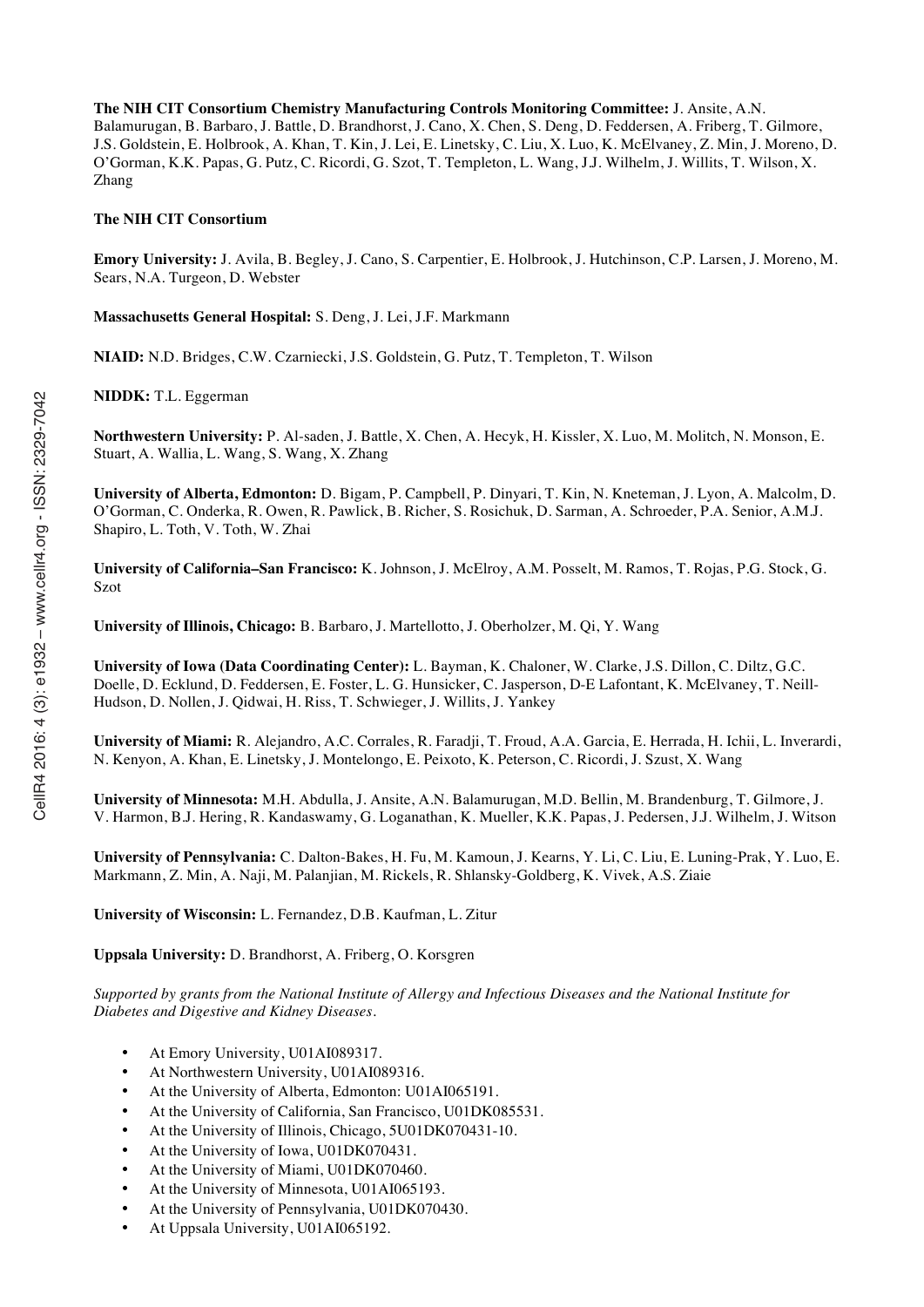*In addition, the study was supported by the following GCRC and CTSA awards:*

- At Emory University: UL1TR000454.
- At Northwestern University: 5UL1RR025741 and 8UL1TR000150.
- At the University of California, San Francisco, UL1TR000004.
- At the University of Illinois, Chicago, UL1TR000050.
- At the University of Miami: 1UL1TR000460.
- At the University of Minnesota: 5M01-RR000400 and UL1TR000114.
- At the University of Pennsylvania: UL1TR000003.

Address correspondence to: Camillo Ricordi MD, Chairman, CIT Steering Committee, ricordi@miami.edu

# **To cite this article**

*Raw Material Specification, Human Pancreas, Deceased Donor – Standard Operating Procedure of the NIH Clinical Islet Transplantation Consortium*

CellR4 2016; 4 (3): e1932